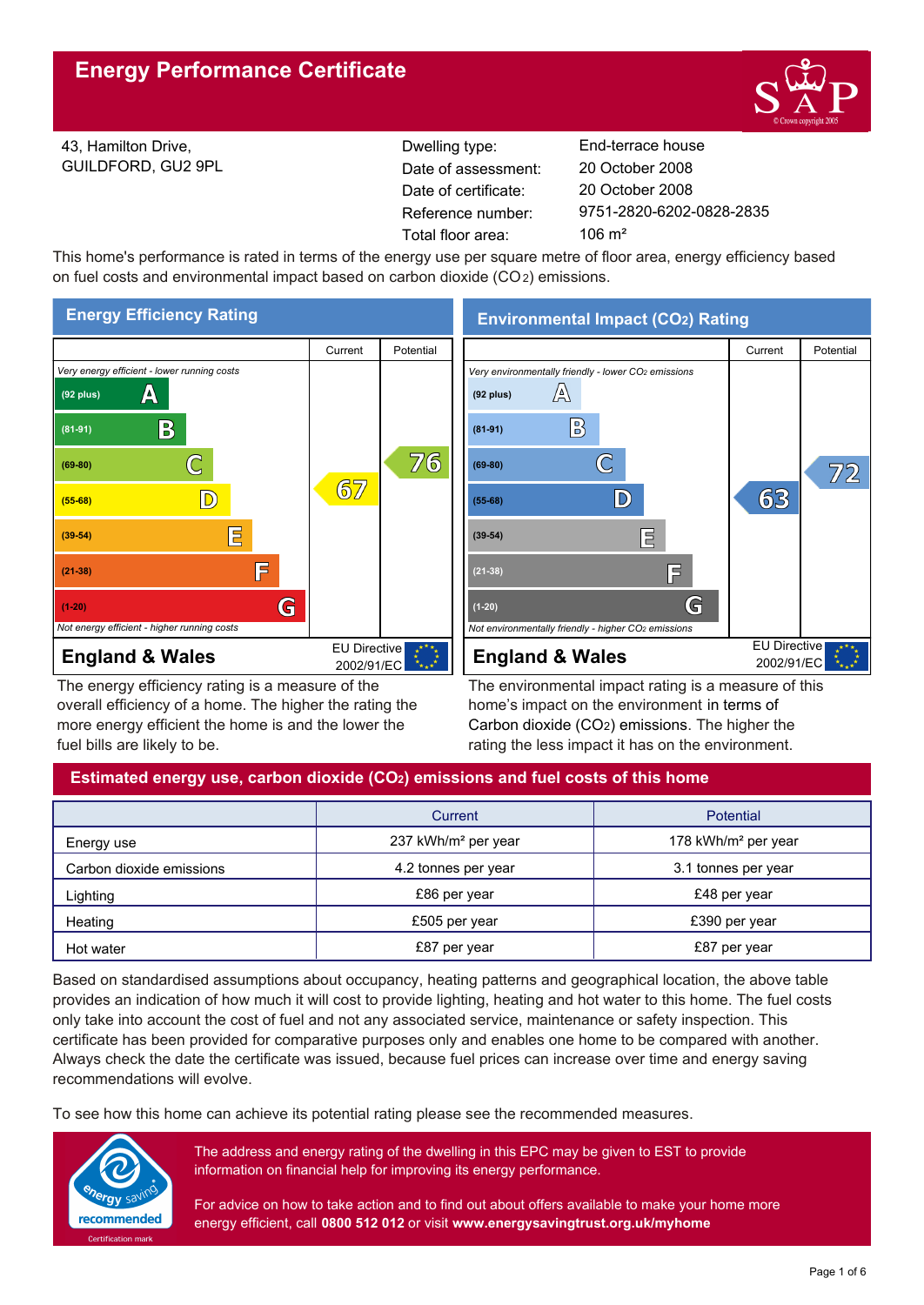### **About this document**

The Energy Performance Certificate for this dwelling was produced following an energy assessment undertaken by a qualified assessor, accredited by Elmhurst Energy Systems, to a scheme authorised by the Government. This certificate was produced using the RdSAP 2005 assessment methodology and has been produced under the Energy Performance of Buildings (Certificates and Inspections) (England and Wales) Regulations 2007 as amended. A copy of the certificate has been lodged on a national register.

| Assessor's accreditation number: | EES/002004                                     |
|----------------------------------|------------------------------------------------|
| Assessor's name:                 | Gary John Ryan                                 |
| Company name/trading name:       | <b>Energy Assess UK Limited</b>                |
| Address:                         | 5 Bryanstone Close, Guildford, Surrey, GU2 9UJ |
| Phone number:                    | 07894 801 963                                  |
| Fax number:                      | 01483 829557                                   |
| E-mail address:                  | gary@energyassessuk.com                        |
| Related party disclosure:        |                                                |

### **If you have a complaint or wish to confirm that the certificate is genuine**

Details of the assessor and the relevant accreditation scheme are as above. You can get contact details of the accreditation scheme from their website at www.elmhurstenergy.co.uk together with details of their procedures for confirming authenticity of a certificate and for making a complaint.

# **About the building's performance ratings**

The ratings on the certificate provide a measure of the building's overall energy efficiency and its environmental impact, calculated in accordance with a national methodology that takes into account factors such as insulation, heating and hot water systems, ventilation and fuels used. The average Energy Efficiency Rating for a dwelling in England and Wales is band E (rating 46).

Not all buildings are used in the same way, so energy ratings use 'standard occupancy' assumptions which may be different from the specific way you use your home. Different methods of calculation are used for homes and for other buildings. Details can be found at www.communities.gov.uk/epbd.

Buildings that are more energy efficient use less energy, save money and help protect the environment. A building with a rating of 100 would cost almost nothing to heat and light and would cause almost no carbon emissions. The potential ratings on the certificate describe how close this building could get to 100 if all the cost effective recommended improvements were implemented.

### **About the impact of buildings on the environment**

One of the biggest contributors to global warming is carbon dioxide. The way we use energy in buildings causes emissions of carbon. The energy we use for heating, lighting and power in homes produces over a quarter of the UK's carbon dioxide emissions and other buildings produce a further one-sixth.

The average household causes about 6 tonnes of carbon dioxide every year. Adopting the recommendations in this report can reduce emissions and protect the environment. You could reduce emissions even more by switching to renewable energy sources. In addition there are many simple everyday measures that will save money, improve comfort and reduce the impact on the environment. Some examples are given at the end of this report.

#### **Visit the Government's website at www.communities.gov.uk/epbd to:**

- Find how to confirm the authenticity of an energy performance certificate
- Find how to make a complaint about a certificate or the assessor who produced it •
- Learn more about the national register where this certificate has been lodged •
- Learn more about energy efficiency and reducing energy consumption •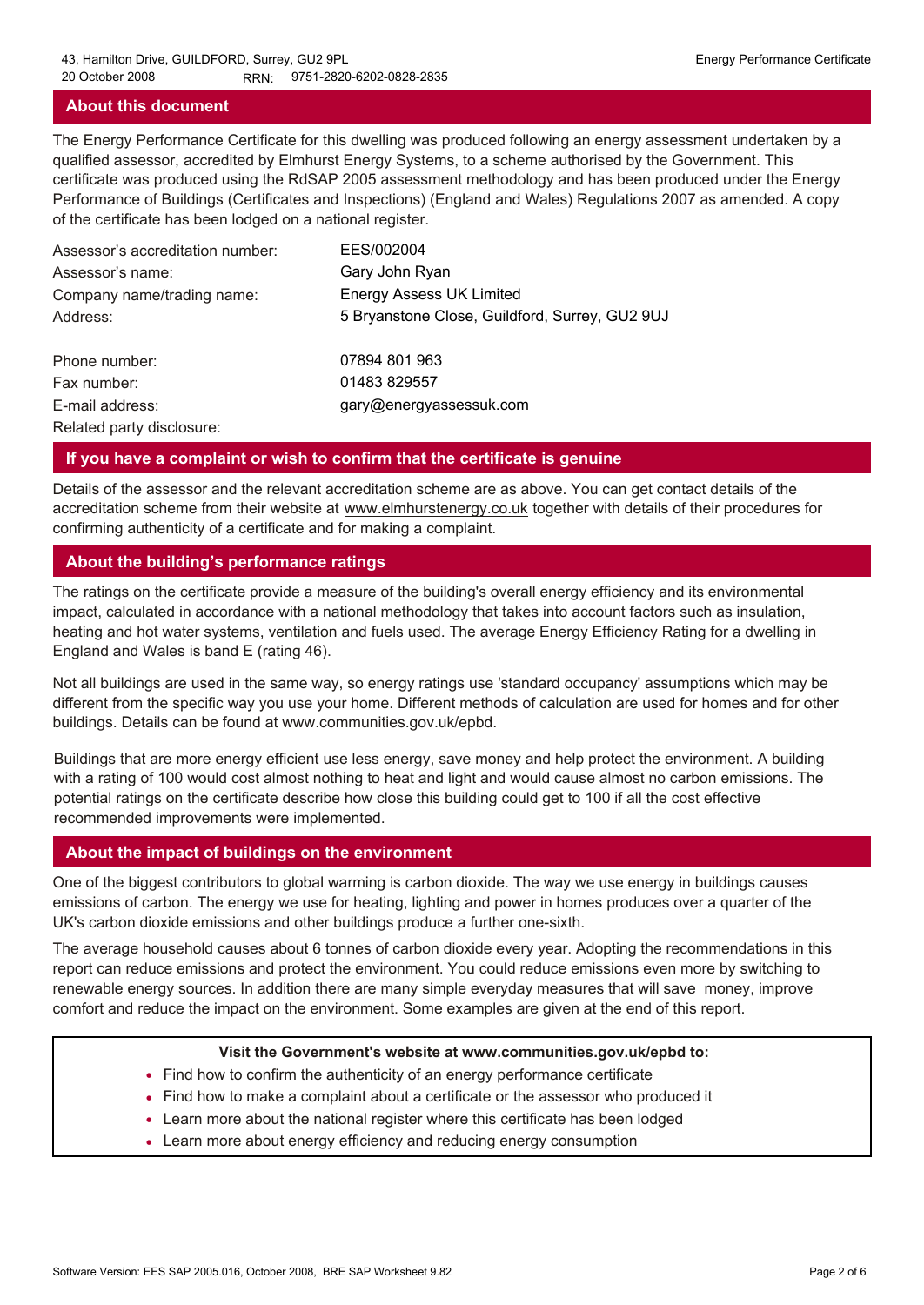43, Hamilton Drive, GUILDFORD, GU2 9PL Date of certificate:

Reference number: 9751-2820-6202-0828-2835 20 October 2008

# **Summary of this home's energy performance related features**

The following is an assessment of the key individual elements that have an impact on this home's performance rating. Each element is assessed against the following scale: Very poor / Poor / Average / Good / Very good.

| Elements                         | Description                                         | Current performance      |               |
|----------------------------------|-----------------------------------------------------|--------------------------|---------------|
|                                  |                                                     | <b>Energy Efficiency</b> | Environmental |
| Walls                            | Cavity wall, as built, partial insulation (assumed) | Average                  | Average       |
| Roof                             | Pitched, 75 mm loft insulation                      | Average                  | Average       |
| Floor                            | Solid, no insulation (assumed)                      |                          |               |
| <b>Windows</b>                   | Fully double glazed                                 | Average                  | Average       |
| Main heating                     | Boiler and radiators, mains gas                     | Very good                | Very good     |
| Main heating controls            | Programmer, room thermostat and TRVs                | Average                  | Average       |
| Secondary heating                | None                                                |                          |               |
| Hot water                        | From main system                                    | Very good                | Very good     |
| Lighting                         | Low energy lighting in 23% of fixed outlets         | Poor                     | Poor          |
| Current energy efficiency rating |                                                     | D 67                     |               |
|                                  |                                                     |                          |               |

Current environmental impact (CO2) rating D 63

### **Low and zero carbon energy sources**

None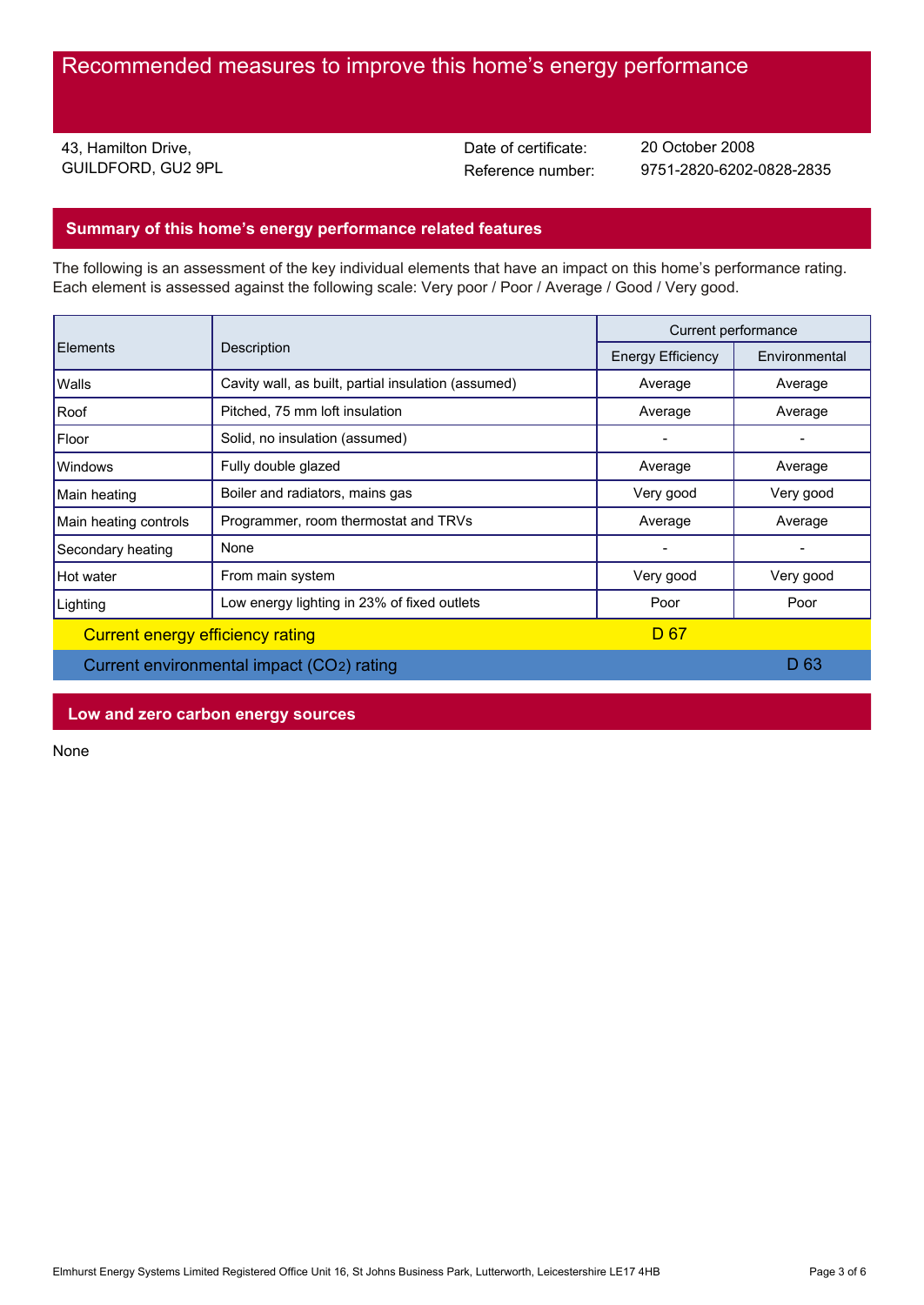### **Recommendations**

The measures below are cost effective. The performance ratings after improvement listed below are cumulative, that is they assume the improvements have been installed in the order that they appear in the table.

|                                                | <b>Typical savings</b> | Performance ratings after improvement |                      |
|------------------------------------------------|------------------------|---------------------------------------|----------------------|
| Lower cost measures (up to £500)               | per year               | Energy efficiency                     | Environmental impact |
| Increase loft insulation to 270 mm             | £26                    | C <sub>69</sub>                       | D 65                 |
| Cavity wall insulation<br>$^{2}$               | £95                    | C 74                                  | C <sub>71</sub>      |
| Low energy lighting for all fixed outlets<br>3 | £31                    | C 76                                  | C <sub>72</sub>      |
| Total                                          | £152                   |                                       |                      |
| Potential energy efficiency rating             |                        | C <sub>76</sub>                       |                      |
| Potential environmental impact (CO2) rating    |                        |                                       | C <sub>72</sub>      |

### **Further measures to achieve even higher standards**

The further measures listed below should be considered in addition to those already specified if aiming for the highest possible standards for this home. However you should check the conditions in any covenants, planning conditions, warranties or sale contracts.

| Solar water heating<br>4                   | £18  | C 77        | C 74        |
|--------------------------------------------|------|-------------|-------------|
| 5 Solar photovoltaic panels, 2.5 kWp       | £150 | <b>B</b> 86 | B 82        |
| Enhanced energy efficiency rating          |      | <b>B</b> 86 |             |
| Enhanced environmental impact (CO2) rating |      |             | <b>B</b> 82 |

Improvements to the energy efficiency and environmental impact ratings will usually be in step with each other. However, they can sometimes diverge because reduced energy costs are not always accompanied by a reduction in carbon dioxide (CO2) emissions.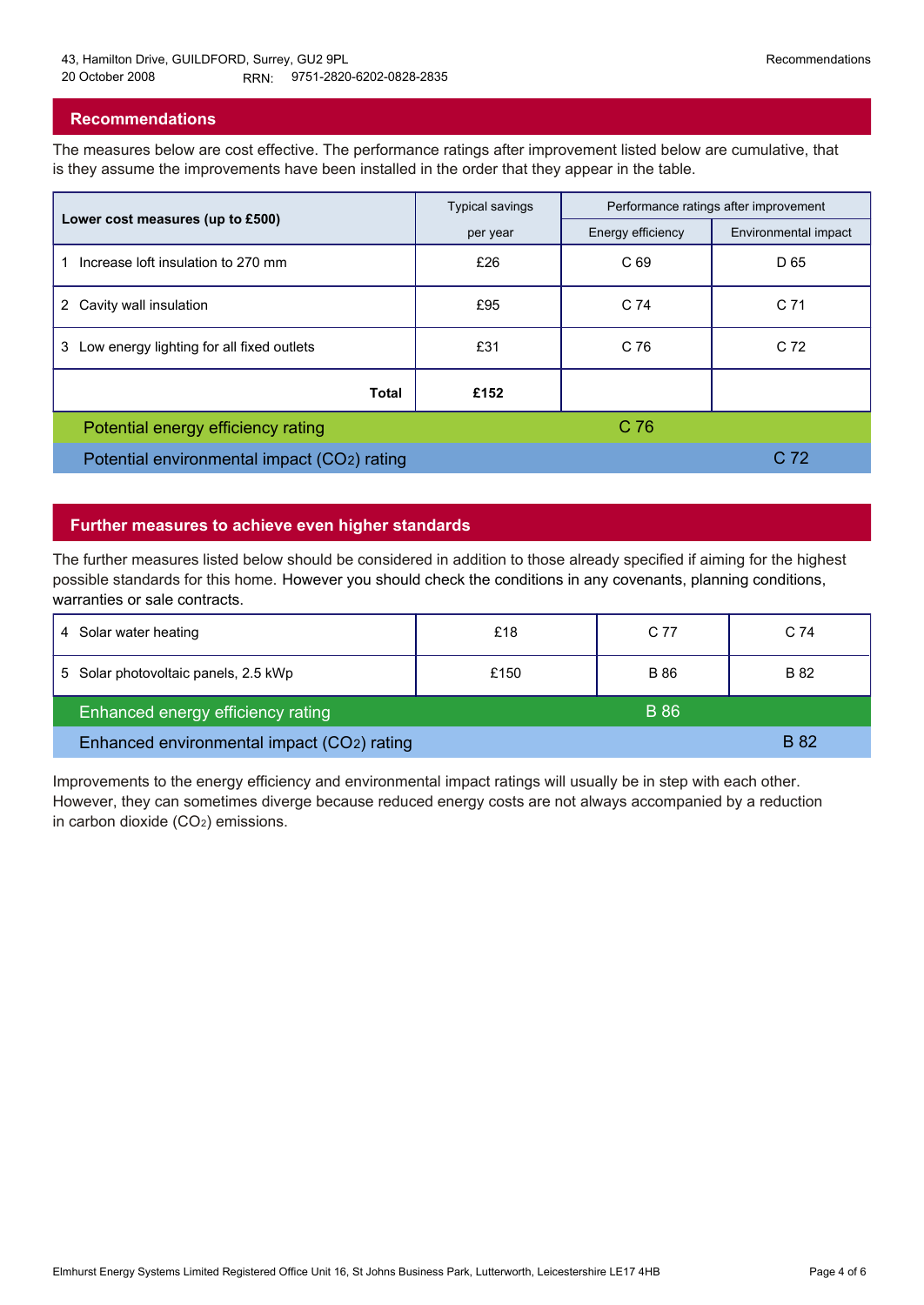## **About the cost effective measures to improve this home's energy ratings**

If you are a tenant, before undertaking any work you should check the terms of your lease and obtain approval from your landlord if the lease either requires it, or makes no express provision for such work.

#### **Lower cost measures (typically up to £500 each)**

These measures are relatively inexpensive to install and are worth tackling first. Some of them may be installed as DIY projects. DIY is not always straightforward, and sometimes there are health and safety risks, so take advice before carrying out DIY improvements.

#### **1 Loft insulation**

Loft insulation laid in the loft space or between roof rafters to a depth of at least 270 mm will significantly reduce heat loss through the roof; this will improve levels of comfort, reduce energy use and lower fuel bills. Insulation should not be placed below any cold water storage tank, any such tank should also be insulated on its sides and top, and there should be boarding on battens over the insulation to provide safe access between the loft hatch and the cold water tank. The insulation can be installed by professional contractors but also by a capable DIY enthusiast. Loose granules may be used instead of insulation quilt; this form of loft insulation can be blown into place and can be useful where access is difficult. The loft space must have adequate ventilation to prevent dampness; seek advice about this if unsure. Further information about loft insulation and details of local contractors can be obtained from the National Insulation Association (www.nationalinsulationassociation.org.uk).

#### **2 Cavity wall insulation**

Cavity wall insulation, to fill the gap between the inner and outer layers of external walls with an insulating material, reduces heat loss; this will improve levels of comfort, reduce energy use and lower fuel bills. The insulation material is pumped into the gap through small holes that are drilled into the outer walls, and the holes are made good afterwards. As specialist machinery is used to fill the cavity, a professional installation company should carry out this work, and they should carry out a thorough survey before commencing work to ensure that this type of insulation is suitable for this home. They should also provide a guarantee for the work and handle any building control issues. Further information about cavity wall insulation and details of local installers can be obtained from the National Insulation Association (www.nationalinsulationassociation.org.uk).

#### **3 Low energy lighting**

Replacement of traditional light bulbs with energy saving recommended ones will reduce lighting costs over the lifetime of the bulb, and they last up to 12 times longer than ordinary light bulbs. Also consider selecting low energy light fittings when redecorating; contact the Lighting Association for your nearest stockist of Domestic Energy Efficient Lighting Scheme fittings.

#### **About the further measures to achieve even higher standards**

Further measures that could deliver even higher standards for this home. You should check the conditions in any covenants, planning conditions, warranties or sale contracts before undertaking any of these measures. If you are a tenant, before undertaking any work you should check the terms of your lease and obtain approval from your landlord if the lease either requires it, or makes no express provision for such work.

#### **4 Solar water heating**

A solar water heating panel, usually fixed to the roof, uses the sun to pre-heat the hot water supply. This will significantly reduce the demand on the heating system to provide hot water and hence save fuel and money. The Solar Trade Association has up-to-date information on local installers and any grant that may be available.

#### **5 Solar photovoltaic (PV) panels**

A solar PV system is one which converts light directly into electricity via panels placed on the roof with no waste and no emissions. This electricity is used throughout the home in the same way as the electricity purchased from an energy supplier. The British Photovoltaic Association has up-to-date information on local installers who are qualified electricians and on any grant that may be available. Planning restrictions may apply in certain neighbourhoods and you should check this with the local authority. Building Regulations apply to this work, so your local authority building control department should be informed, unless the installer is appropriately qualified and registered as such with a competent persons schemeą, and can therefore self-certify the work for Building Regulation compliance.